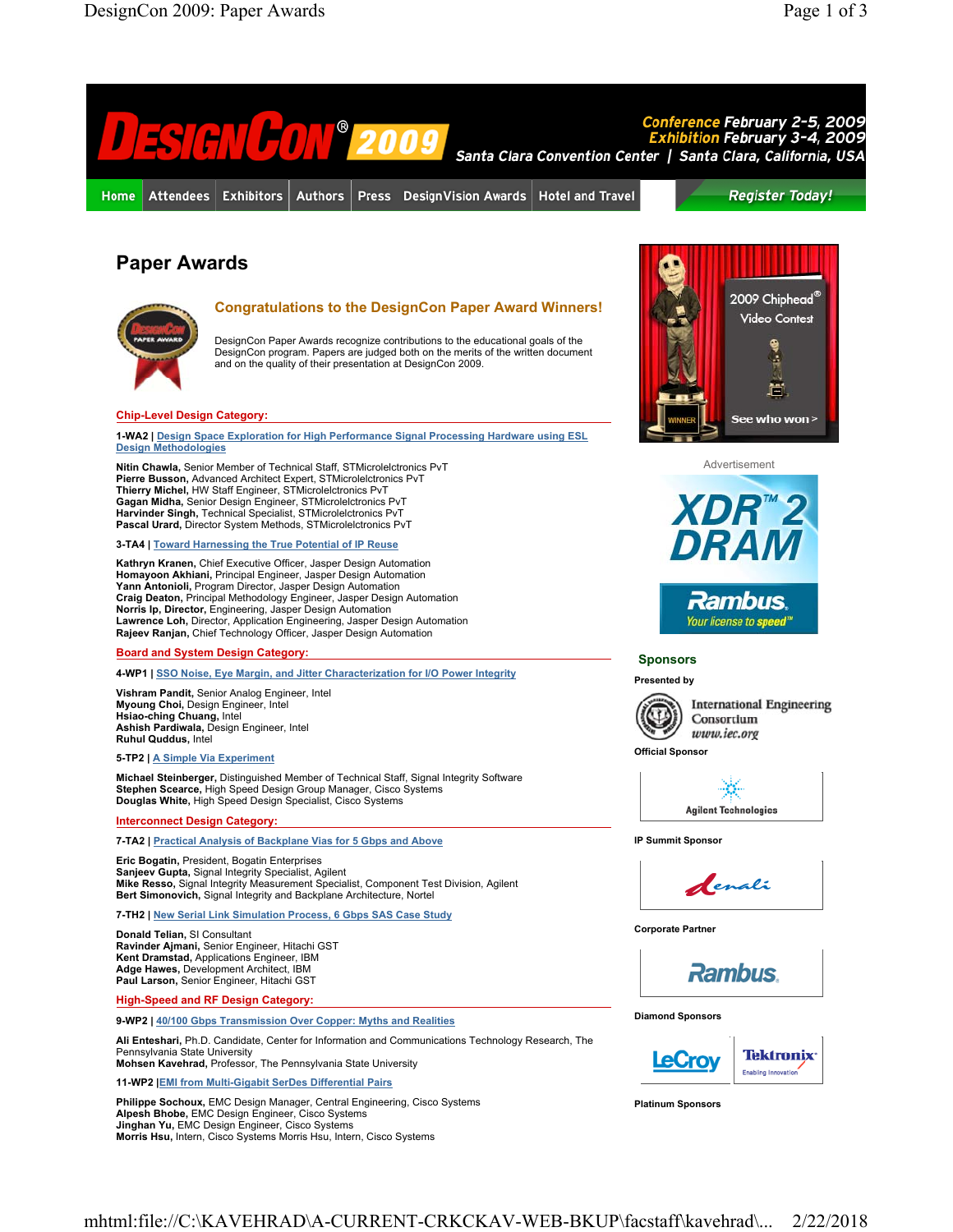## **Power Integrity and Power-Award Design Category:** Graphics **10-WA3 | Examining the Impact of Split Planes on Signal and Power Integrity Jason Miller,** Senior Staff Engineer, Sun Microsystems<br>**Gustavo Blando,** Signal Integrity Staff Engineer, Sun Microsystems<br>**Roger Dame,** Senior Staff Engineer, Sun Microsystems **Gold Sponsor K. Barry A. Williams,** Principal Engineer, Sun Microsystems **Istvan Novak,** Distinguished Engineer, SPARC Volume Servers, Sun Microsystems **Test and Measurement Category:** BERTScope<sup>®</sup> **12-WA1 | Measurement-Assisted Electromagnetic Extraction of Interconnect Parameters on Low-Cost FR-4 boards for 6-20 Gbps Applications Yuriy Shlepnev,** President, Simberian **IP Ecosystem Sponsor Alfred Neves,** Senior Staff Signal Integrity Engineer, Teraspeed Consulting Group **Tom Dagostino,** Vice President Engineering, Teraspeed Labs **Scott McMorrow,** President, Teraspeed Consulting **Chip Estimate.com**



**Corporate Registration Sponsors**

**Become a fan of Chiphead on Facebook**





**Quick Links**

- **Register**
- **Press Schedule**
- **Sponsors**

**Register | Home | Attendees | Exhibitors | Authors | Press | DesignVision Awards | Hotel and Travel**

**Attendees:**

## **Exhibitors:**

Event Overview Schedule Exhibits PLUS Exhibitor List and Floor Plan

2009 Prospectus Exhibitor List and Floor Plan Exhibit Space Contract

Sponsorship Opportunities PDF

## **Authors:**

Information for Speakers Speaker/Author Registration Speaker Marketing Opportunities

**Press:** PR Contact Press Releases On-Line Media **Center** Press

mhtml:file://C:\KAVEHRAD\A-CURRENT-CRKCKAV-WEB-BKUP\facstaff\kavehrad\... 2/22/2018